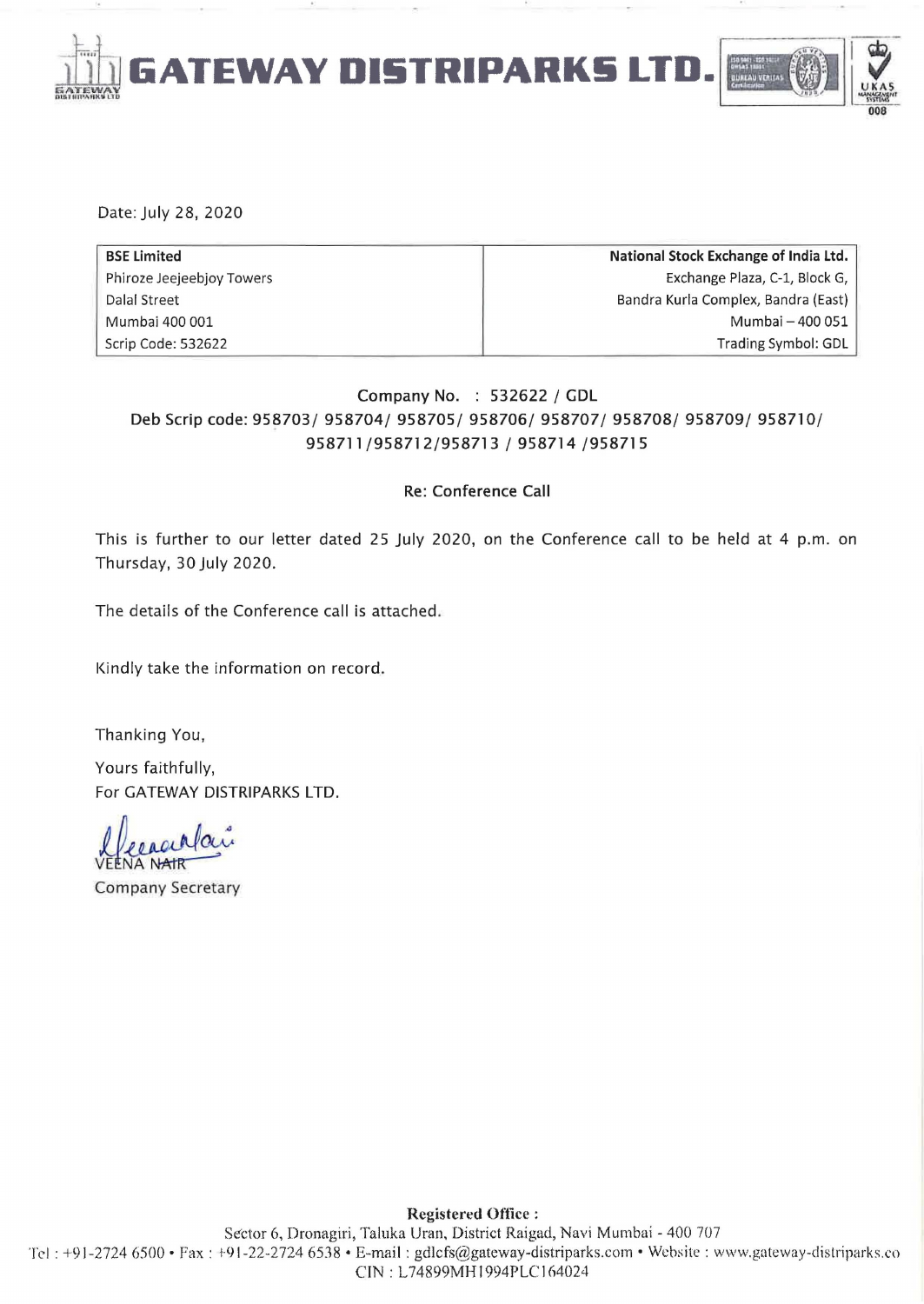

# **Gateway Distriparks Limited**

Cordially invites you to

## **Conference Call**

To discuss the financial performance for

**Q1 FY21**

Day/Date**: Thursday, 30 th July 2020**

Time**: 4:00 pm, IST**

**Diamond Pass: Please [click here](https://services.choruscall.in/DiamondPassRegistration/register?confirmationNumber=2016232&linkSecurityString=540e602d8) to express join the call** 

| <b>Access Numbers</b>  |                         |  |
|------------------------|-------------------------|--|
| <b>Primary Number:</b> | +91 22 6280 1309        |  |
|                        | +91 22 7115 8210        |  |
| Toll Free Number:      | USA: 1866 746 2133      |  |
|                        | UK: 0 808 101 1573      |  |
|                        | Singapore: 800 101 2045 |  |
|                        | Hong Kong: 800 964 448  |  |

#### **Participants:**

#### **Mr. Prem Kishan Gupta**

Chairman & Managing Director, Gateway Distriparks Ltd. Chairman & Managing Director, Gateway Rail Freight Ltd. Chairman, Snowman Logistics Ltd.

## **Mr. Ishaan Gupta**

Joint Managing Director, Gateway Distriparks Ltd. Director, Gateway Rail Freight Ltd. Director, Snowman Logistics Ltd.

#### **Mr. Samvid Gupta**

Joint Managing Director, Gateway Rail Freight Ltd. Director, Gateway Distriparks Ltd. Director, Snowman Logistics Ltd.

## **Mr. Sachin Bhanushali**

CEO, Gateway Distriparks Ltd. Director & CEO, Gateway Rail Freight Ltd.